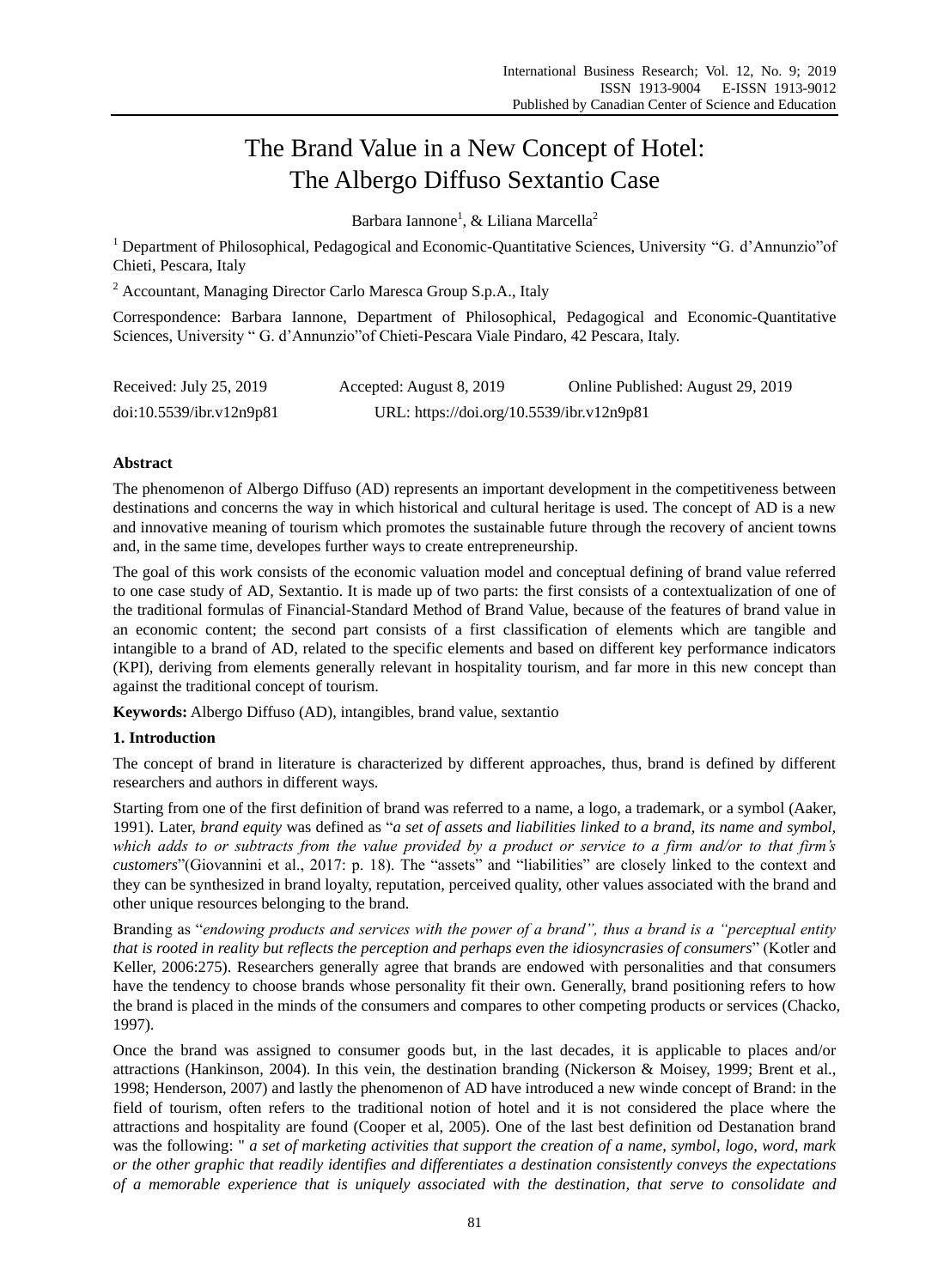*reinforce the emotional connection between the visitor and the destination and that reduces consumers search costs and perceived risk. Collectively these serve to create a destination image that positively influences consumer destination choice*" (Blain et al., 2005:337).

The formula of AD are tourists' attractions which transform historical towns and villages into "destinations with hotel included". In this vein, AD has been gaining importance because it allows opportunities for regeneration related to these sites. This is the reason why that traditional concept of hotel's brand is limited to the only tangible or a few elements of intangible assets.

The present study attempts to identify, in a firts step of research into the AD, which factors should be considered in building a process of brand value and subsequently for a future economic evaluation model referring to the specific formula of AD.

#### **2. Theoretical Background**

#### *2.1 Towards a New Concept of Hotel: The AD (Albergo Diffuso)*

The hotel attributes thought to appeal to customers, are generally studied from three perspectives: 1) before the actual booking, 2) during the stay at the hotel, and 3) after the hotel experience (Dolnicar & Otter, 2003). They are tangible and intangible. Including in the tangible category, are hotel facilities such as the bar/lounge , swimming pool, SPA area, wellness area and so on; intangible attributes include cleanliness, comfort, and security (Atkinson, 1988; Cadotte & Turgeon, 1988; Callan & Bowman, 2000; Dube & Renaghan, 2000; Lockyer, 2005; Poon & Low, 2005; Wilkins, et al., 2007; Haghkhah et al., 2011; Lin, 2012). Furthermore they are futures to increase customer loyalty such as meal quality, staff attitude, hotel decoration, convenient parking, service customization and reasonable price. Finally, the enhancement of a hotel's web services (i.e., providing an online reservation system and travel information) can make travel arrangements more convenient for customers, and thus build competitive advantages (Chung et al., 2004; Poon & Low, 2005).

If an hotel can let perceive its intangible value, as, referring to a store: "*those attributes projected by the product's (store's) image which lead to the choice of the product (store) may be called determinant, since they determine preference and purchase*" (Alpert, 1971:184). The meaning is that if the hotel's characteristics or features that appeal to customers include these determinant attributes, then the business has already obtained some of the key factors for business success. These key factors may include cleanliness, location, price, security, service quality, hotel reputation, and value for money (Lewis & Chambers, 2000; Gon calves at al., 2018; Jerman & Janković, 2018). Absolutely, hotel service quality, staff attitude and professional knowledge are very important for customers during their stay at a hotel (Cadotte & Turgeon, 1988). Thus, in a traditional approach, the service customization, hotel image and value for money should be the focus of hotel managers. Furthermore, people from different cultures may have different preferences (Poon & Low, 2005).

It is widely known, that more and more mass industrial tourism has been strongly criticised as unsustainable. In contrast to this, new forms of tourism have emerged as sustainable tourism, that have been of interest to various categories of stakeholders (Ioppolo et al., 2013; Jamal et al., 2013; Moscardo & Murphy, 2014; Giampiccoli & Saayman, 2014). Tourists themselves have evolved over the years (Kastenholz, 2004) they want a personalised tourist experience (Buonincontri et al., 2017), look for authenticity (Peterson, 2005), they have a great interest in the environment and territory (Lanfranchi et al., 2014; Simone et al., 2018), and view their holiday as an opportunity to improve their knowledge of cultures and places (Villani & Dall'Ara, 2015). These new aspects are reflected in the hotel's strategies based on a co-evolutionary approach from-territory in experiential perspective (Cucari et al., 2019). The Albergo Difuso is one of the best example of this evolution: a new way through old or historic structures. Albergo Diffuso (AD) is "a sustainable and innovative form of hotel that originates in enhancing historical and cultural real estate heritage, characterized by original structures, places (rural areas or small urban centres) and persons involved (both residents and tourists) in the production-distribution process and with experiential authenticity" (Paniccia & Leoni, 2017, p.6). The model of hospitality AD, rigorously a Made in Italy, could be summarised as a solution that respects the environment and the cultural identity of a place (Confalonieri, 2011; Dall'Ara, 2010).

It was born in the Friuli Region, in 1982, in order to create policies that will prevent the depopulation of rural areas and safeguard the landscape and with the intention of restoring houses and small villages with post-earthquake funds. It consists of rooms dispersed throughout different buildings across a town, with each room generally no more than 200-300 mt. away from the central hub, and offers a reception, orientation area and service centre of tourism. More and more, this model of hotel has increased year by year, as a new concept of territorial development, by enhancing the peculiarities of the Italian scenario through the reuse of small historical towns and villages. The goal of these different revitalization tactics is to eliminate the risk of permanently losing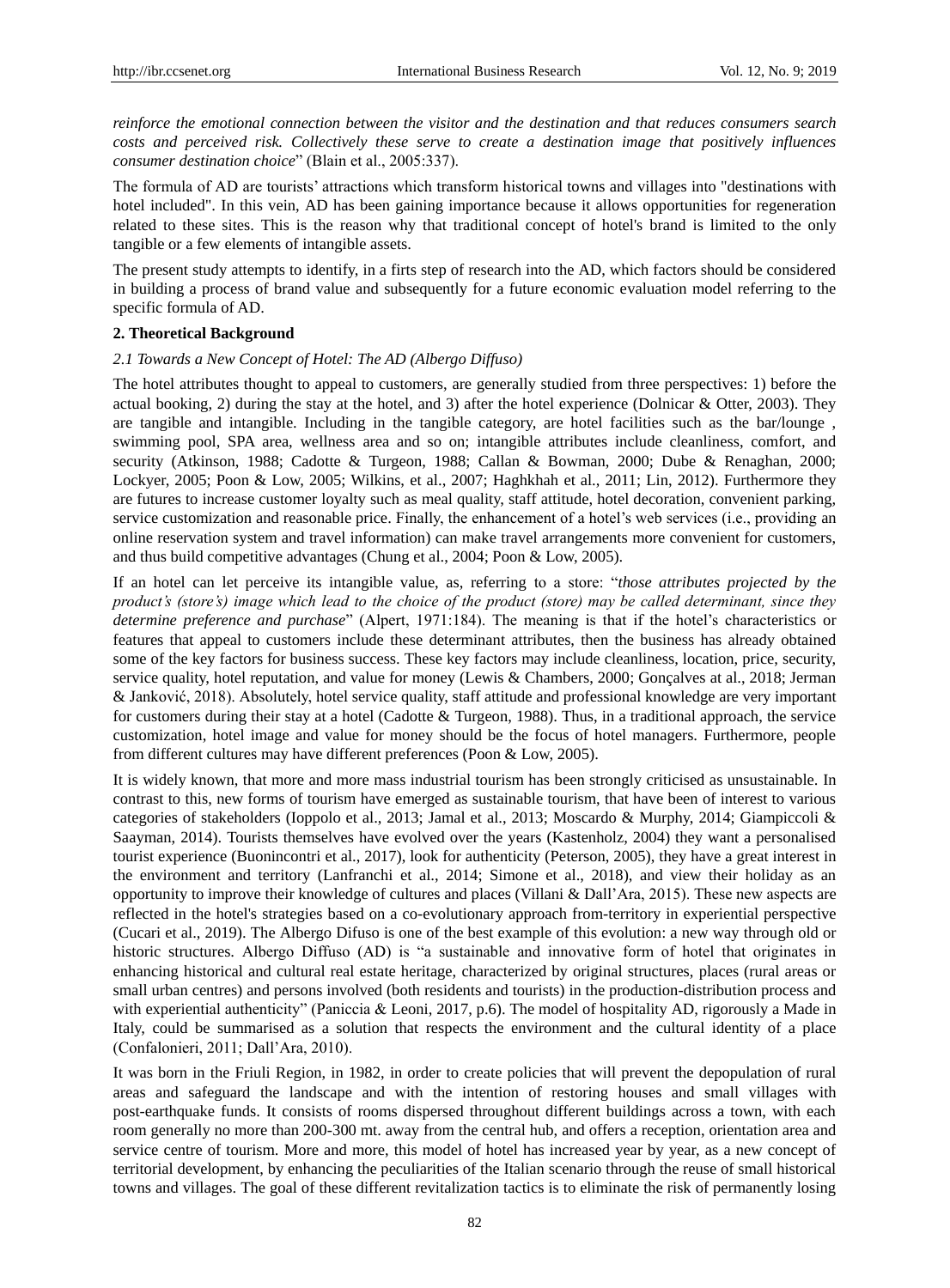notable heritage including buildings, spaces, culture, history and identities. It also prevents the depopulation of small villages, by enhancing public assets such as history, culture, natural resources, infrastructures and private assets such as private homes, enterprises and maufactures (Confalonieri, 2011). In this model, AD represents a form of integration in the territory, where the community is the main element of the hospitality services being provided (Villani & Dall'Ara, 2015). It has the following features: joint enterprise, a single management hospitality services and related activities; basic services for residents and tourists such as accommodation, breakfast, housekeeping, restaurants, and other similar such as shuttle buses to reach main local tourist attractions, knowledge of local tradition including culture and cuisine that can be reimagined, special events and initiatives organised for the improvement and preservation of the area; residential dwellings located in separate pre-existing buildings, within the inhabited old town centre; limited distance between residential dwellings, rooms and common areas: at most 200-300 meters between them; presence of reception desks in central positions; presence of residents who welcome relationships with tourists and at the same time preserve traditional culture due to their sense of belonging; safeguarding of an authentic environment, characterized by the interaction with the social milieu and local culture; "recognizability" of a place, due to its well defined and homogenous identity, the brand of a territory.

Thus, the AD, according to this conception, is in line with needs related to emerging sustainable tourism, which is increasingly responsive to the environment and local communities (Cater & Lownam, 1994): in order to limit the various impacts on the environment (Vallone & Veglio, 2014). Lastly, another relevant effect of this formula is the promotion of the economic development of the territory: in this way, it can help the economic and community development in areas where often the only valuable resource is just the landscape with its historic heritage and traditions. The first definition of "Albergo Diffuso" appeared in the Regional Law of Sardinia L.R.S. n. 22/1984. It was defined here as facilities characterised "by the concentration in a single building of reception, common areas and possibly a restaurant and kitchen, and by the distribution of the residential units in one or more separate buildings, provided that they be located in the old town centre of the municipality and are not more than 200 metres away from the building where main services are located" (Trombino, 2009). A further contribution from Sardinia came with the law "12.08.1998, n. 27, Article 25" which confers an independent form of accommodation facility to the AD (Vignali, 2010).

This model is interesting as in Italy, where it was born, as also in the many other countries throughout the world where it has been reproduced (Avram & Zarrilli, 2012; Di Clemente et al., 2014; Liçaj, 2014; Durkin & Kolarić, 2016; Giampiccoli & Saayman, 2016). In this vein, it has changed the concept of Brand referring to the Hotel according to this new solution of tourism hospitality: the AD. This research propose a study focused on a case study: Sextantio. The research questions that guide this paper are:

#### *RQ1: What is the brand value of Sextantio according to the financial perspective?*

*RQ2: What are the new tangible and intangible elements related to the new concept of hospitality tourism of Albergo Diffuso?* 

#### **3. Method**

The aim of the paper is twofold. The first aim is to illustrate the "traditional" method of evaluating the brand referring to a case study selected in this research. The second aim is to identify the elements linked to a concept of AD, beyond the elements of "traditional" hotels that result in the high quality of tourist hospitality. In order to reach these results, we following first of all, the theoretical model of Esposito De Falco (2012): a firm develops with the territory according to a path that promotes, throught a dynamic relationship, both the survival of the firm over time, and the enhancement of local capital. It is also adopted the rating coined by Droli (2013): he creates an analytical model that help select the most attractive and competitive rural hamlets where a business for hospitality duffused could be successfully set up. In order to obtain the goals of the study, this research adopts a case study methodology (Einsenhardt, 1989; Yin, 1994, 2009), as the best method to study this field of research in agreement with other researchers in this vein (Paniccia et al., 2007; Paniccia et al., 2010; Vallone & Veglio, 2014; Presenza et al., 2019; Valeri & Paoloni, 2017). However, the lack of an established theoretical model of AD and the exploratory nature of this research also suggest the use of a qualitative approach.

Therefore, the starting point is to adopt a quantitative approach through the evaluation model of Brand using the most common method: a method based on the cash flow. This study then adopts a qualitative method in order to identify the first element involved in brand definition, in particular reference to the Sextantio case, company, which was among the first to create a model of AD in Italy, starting to the experience of Santo Stefano di Sessanio ( province of L'Aquila ) and then in Matera, precisely in Grotte della Civita. Exploratory case study is useful when preliminary propositions and hypotheses are absent and it has been used in other studies to describe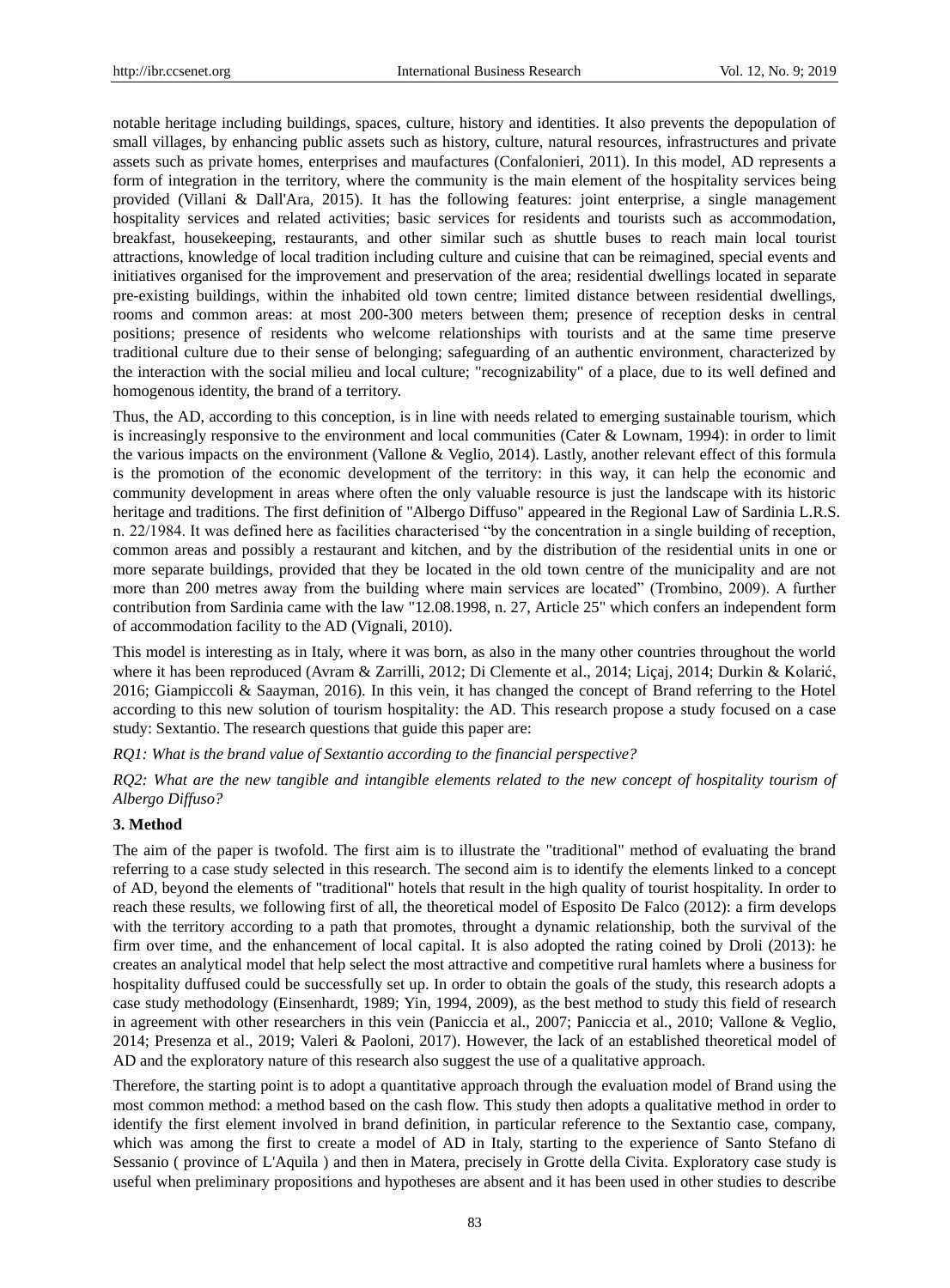the development or management of other Ads, i.e. Borgo Tuf (Del Gatto, 2015); Borgo of Sempronio (Fissi et al., 2014), Sextantio (e.g. Paniccia et al., 2007, 2010; Tani & Papaluca, 2015; Gorgo & Riggi, 2017).

The analysis was conducted in two major stages. In the first stage, the method of royalties was adopted to evaluate the current brand value of Sextantio company. In the second stage a new framework is proposed to include the other factors (tangible and intangible) affectig the tourist perception in a Brand of AD, in a Brand Reputation value related to this innovative formula of hotel born by the regeneration of small villages.

## *3.1 The Case Study – Sextantio*

Sextantio is one of the first AD born in Italy, initially in Santo Stefano di Sessanio in the Abruzzo Region. It consists of a fortified medieval village on top of the hill of Gran Sasso, 1250 mt, surrounded by mountains, within the National Park of Gran Sasso and the mountains of Laga.

At the end of the 1990's, Daniele Kihlgren, an Italian-Swedish entrepreneur, bought part of this village in order to recover its historic, cultural and artistic heritage.He adopted a humanistic and philosophical culture centered on anthropology, architecture and economy, molding the philosophy of this model of AD.

Sextantio was defined as a supreme example of regeneration of historic value together with the revitalization of small hostorical towns. Kihlgren affirmed that surrounding Santo Stefano di Sessanio there exists more than 20,000 historical small villages and municipalities that have a rich social capital, understood as the set of relation and, above all as underlined by scholars (Putmann et al., 1993), widespread civicness and trust, which facilitates cooperation between individuals. The starting point is the conservation of the original cubing, of the typological implants, destination of use and holes. It is involved the local economies thorough the use of the recyclable materials were taken from the surrounding areas. The various buildings are used to different uses: rooms, areas for conferences, restaurants, shops, areas for free time, etc., all within the same village.

More later, thanks to Kihlgren it was born another site: Matera, the resilient city. Matera can be proud of his historic center designated as UNESCO World Site in 1993 (the first in Southern Italy) an improved and enhanced tourism that has contributed to designated as the European Capital of Culture 2019. Furthermore, the site of Sassi of Matera is among the oldest in the world and proves the continued presence of humans from the Palaeolithic to the present. According to the philosophy of Rural Tourism, the design of tourist accommodation in this area uses traditional building methods and the original types of houses and materials: in this vein, the results is a saving of cultural goods in an innovative way.

Sextantio Albergo Diffuso Le Grotte della Civita was defined by the international press, as on of the most extraordinary touristic destination in the world and this place is among the ten most beautiful hotels in the world (e.g., The New York Times, The Guardian, National Geographic Traveler). In technical terms, the goal of this "hotel formula" of AD is to save any elements of the territorial identity: the architecture and local materials cultures from the craft tradition to the cuisine of the areas in a few words, the history and the entire landscape. Guests will live an atmosphere totally immersed in the cultural and human history of the Sassi of Matera, as confirmed by the comments of tourists. A major online booking platform claims that it is an "incredible opportunity to stay in highly unusual space", "*special experience in staying at caves, going back in time machine*", "*luxurious stay in a unique cave environment*" and "*one of the most memorable places we ever stayed*", with reference to a touristic personalized experience above mentioned (Gon calves et al., 2018).

Daniele Kihlgren began, with his model of "special AD" has been recognised as an example of Italian excellence. As Kihlgren proudly shares, "*finally, the administrators have understood that in order to protect the integrity of the villages, respecting the existing, using only local materials, not building anything, not adding anything, not changing anything, not increasing the volume, not changing the furniture, at most repairing and to adapting is the only way*" (Cucari et al., 2019, p. 110).

#### **4. Results**

The importance of the "Sextantio" brand as an independent asset value in the field of tourism activities, thanks to the high level of differentiation and innovation, as described above, is quite evident. Sextantio identifies a new model of tourist destination, which has become a reference for international quality tourism that is recognizable compared to the others for the added value given to the village territory relationship and to the exclusive recovery and conservation of the existing heritage.

To obtain these goals, Daniele Kihlgren established the following Group: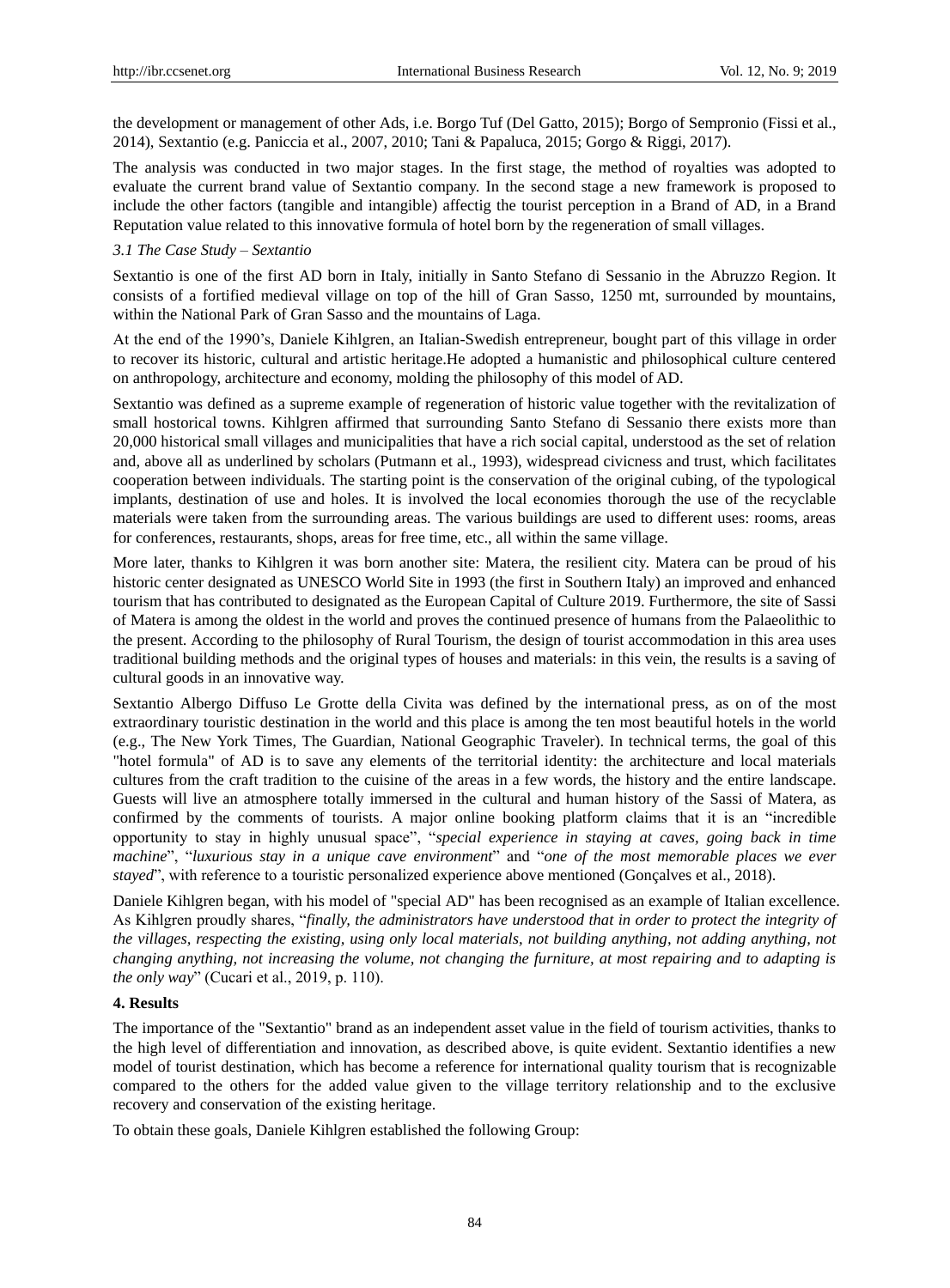

Figure 1. The Daniele Kihlgren Group

## *4.1 The Process of Brand Evaluation in Sextantio*

The literature about the criteria of brand value is divided into two macro-groups: the criteria c.d. "analytical", whose logical construction is supported by documented information; the criteria c.d. "empirical", based on analyses and formulas derived from market trends, percentages or multipliers of given economic quantities, considered basic for the purposes of estimating certain intangibles (Guatri & Bini, 2011).

The most used methods of brand value are following (Zanda et al., 2005):

- a. the *methods based on empirical indicators* (by the application of a percentage or a multiplier to one variable considered qualifying for the element to be evaluated.
- b. the *methods based on economic-financial approach* (by the contribution of the brand to profitability by discounting for several years, the differential income made by the brand itself;
- c. the *cost-based methods* (it considers the historical cost, the revaluated historic cost compared to a ISTAT index, the replacement or reproduction cost, the cost of the loss);
- d. the *financial methods* (considering the value of the cash flows generated by the brand available in the future years);
- e. the *methods based on royalties* (the most used in practice of various firms).

The Sextantio brand certainly represents a luxury hotel in hospitality tourism, sharing a completely new perspective: the guest enjoys not just a simple stay, but a complete experience enriched with tastings of products prepared according to recipes and ingredients of the past, cultural routes, the possibility to buy and learn about local handicrafts, etc. In a constantly changing market, and with the emergence of new technologies that will revolutionize the hospitality sector, luxury hotels must move their strategy not only into the traditional tangible and intangible assets, but towards these new values. In this vein, they must offer and provide new exclusive services, supplementing the need to preserve the heritage, as Sextantio has been offerring for several years.

For these reasons, considering the activity performed and the availability of data, it was decided to apply the methods based on royalties, as a correct price that anyone would pay to manage an hotel business, making use of the original and particular experience of the Sextantio Group and adapting to already tested standards, relying on the marketing of services for a well-known brand.

The referring formula of this methods is: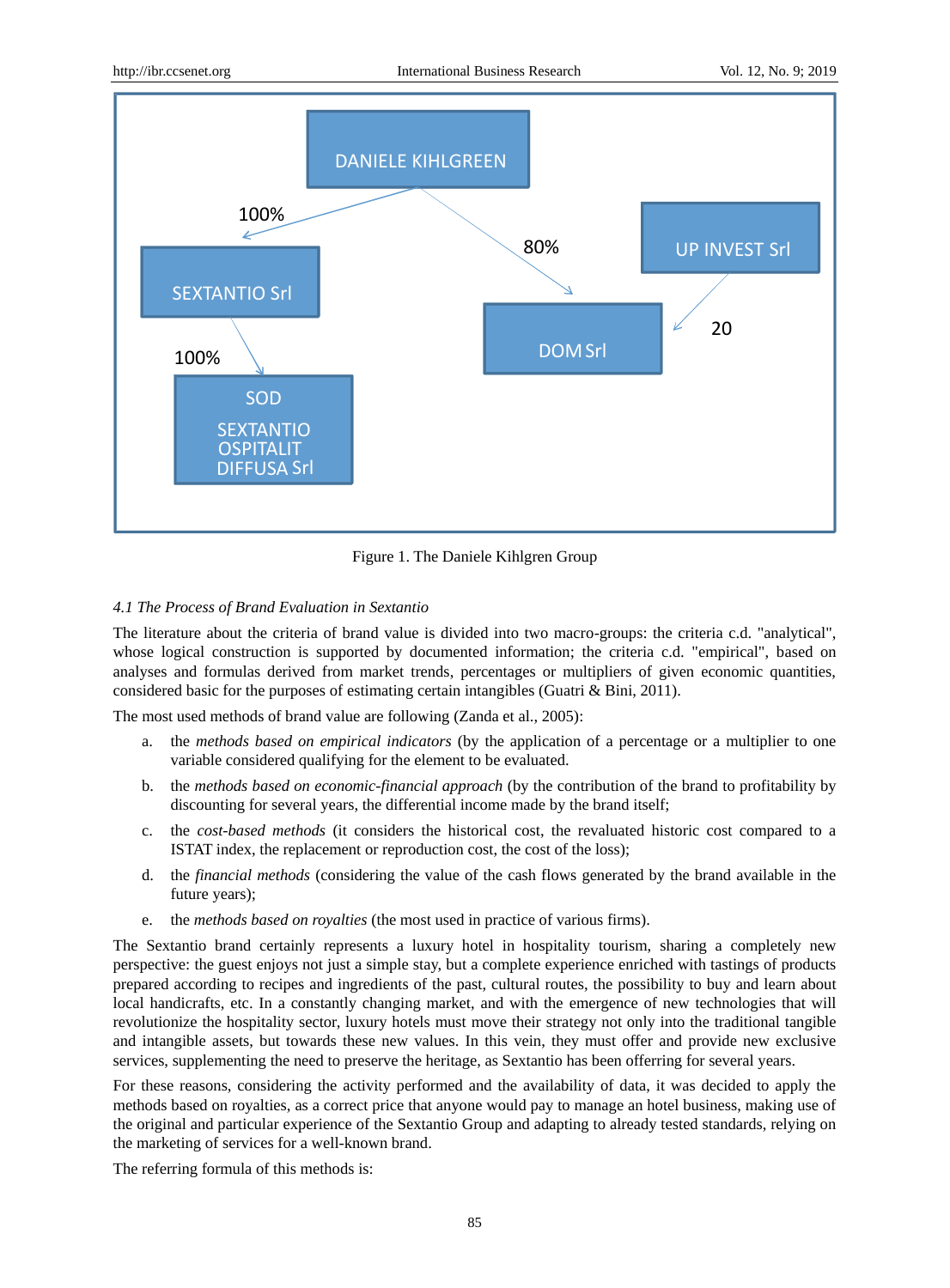$$
W_m = \sum_{t=1}^{n} \frac{\left[ (F_t * r - C_t) * (1 - t a x) \right]}{(1 + i)^t}
$$

where:

Wm: current value of the Brand

n: time period considered

Ft : sales expected on a time period corresponding to the residual life of the brand

r: royalty rate;

C: average annual maintenance costs

tax: tax rate

i: discounted rate.

The futher steps for application of the royalty-rate method are as follows:

a) assessment of the royalty rate;

b) assessment of the useful life of the brand;

c) assessment of expected sales and turnover growth rate;

d) assessment of the discounted rate;

e) final evaluation of Sextantio Brand Value.

## *a. assessment of the royalty rate*

For the esteem of the royalty rate, reference is made to a study made by the HVS in 2013 "Hotel Franchise Fee Guide" where different hotel chains are compared which have adopted the franchising structure based on the royalty rate applied. Analyzing 33 hotel chains belonging to the luxury sector and assuming that the royalties were quantified in the Uniform Franchise Offering Circulars (UFOC) or in the Franchise Disclosure Document (FDD) prepared by each franchisor, it is noted that the royalty percentage applied is between 1.93% and 15.86% with a higher concentration in the range between 8% and 10%. For this reason, it was decided to use the 10% as the percentage higher between the most applied rate by the analyzed hotels.

#### *b) assessment of the useful life of the brand*

With reference to the current protection system referred to the brand in Italy and in the European Community, the residual life guaranteed by legal protection is 9 years except for the renewals that occur every ten years. Furthermore, literature and the reference practice suggest a particularly prudent approach in estimating the useful life of the brands given their intrinsic volatility. In particular, a time horizon of 5-20 years with a strong concentration over 5-15 years is identified (Guatri & Bini, 2011; Zanda et al., 2005).

In the Sextantio case, with the peculiarity of the activity that distinguishes it, it is prudent that the esteem of residual useful life of the brand is established in ten years.

#### *c) assessment of expected sales and turnover growth rate*

The basis on which the royalty is calculated is represented by the average turnovers estimated over the time period considered by the sale of the services identified by SOD and DOM brands.

Furthermore, the following historical data available and which is reported below, is considered the most significant period for the last five years.

| Consolidated data<br>$SOD + DOM (in \mathcal{E})$ | Year 2013 | <b>Year 2014</b> | Year 2015 | <b>Year 2016</b> | Year 2017 |  |
|---------------------------------------------------|-----------|------------------|-----------|------------------|-----------|--|
| <b>Total Revenues</b>                             | .879.189  | .984.151         | 2.449.934 | 2.503.562        | 2.662.938 |  |

It must be considered that DOM has obtained another sub-concession from the Municipality of Matera for the management of another 14 rooms in the Sassi Area in addition to the 18 already existing and they should be operational by 2021.

Therefore, making reference to the income components of the previous years, to the current market conditions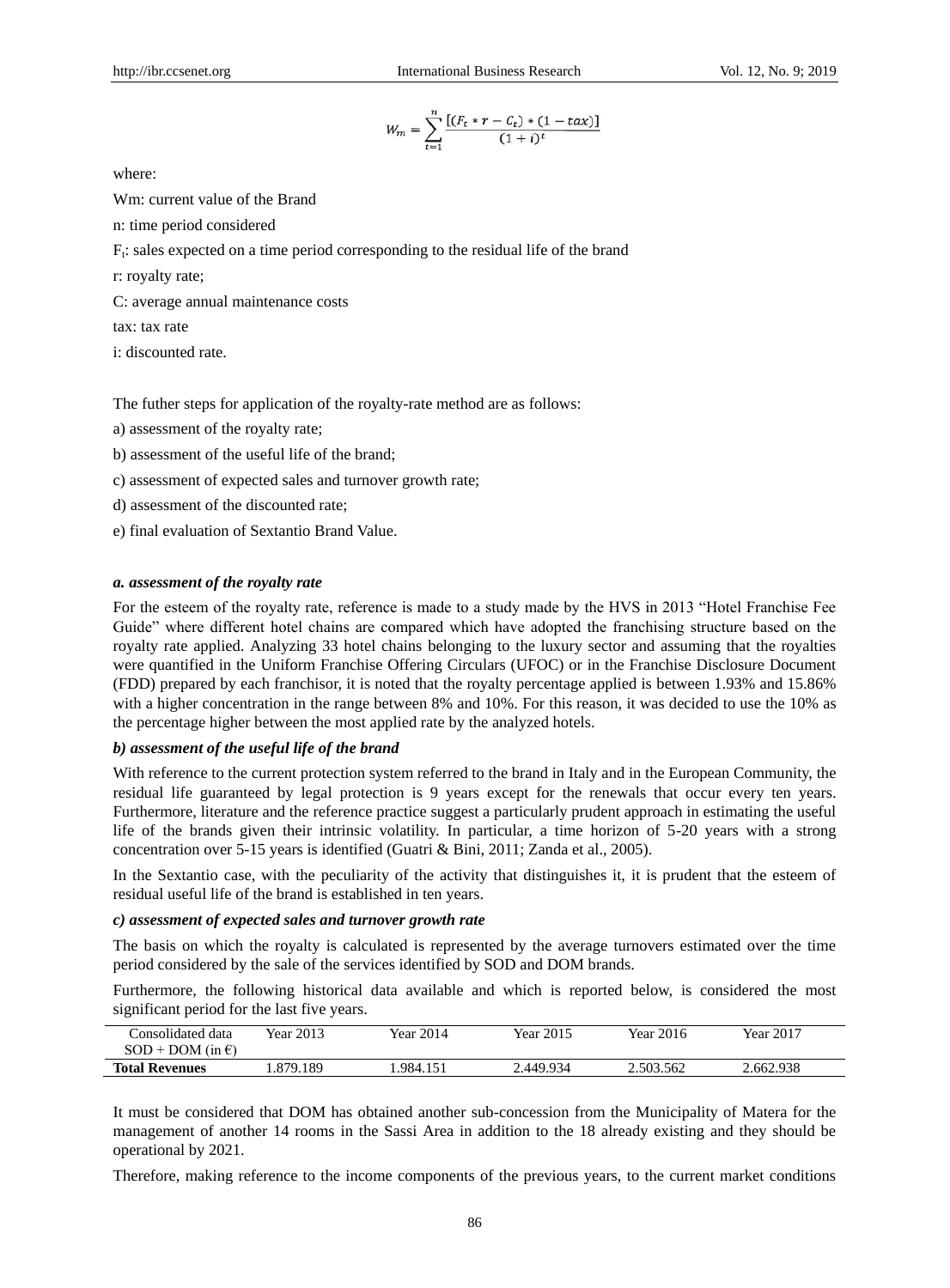and to the growth forecasts of the activity related to the Brand, the base of an average fair flow of revenues is Euro 2.296.000. It is revalued by five percent per year, except for the year 2021 in which a revaluation of revenues of 30% is applied thanks to the increased accommodation structure of Matera.

Following the expected sales for the years 2019-2028 (in Euro):

| 2019      | 2020       | $\mathcal{D}$<br>-041 | 2022              | 2023        | 2024           | 2025          | 2026        | $202^{\circ}$ | 2028     |
|-----------|------------|-----------------------|-------------------|-------------|----------------|---------------|-------------|---------------|----------|
| 2.296.000 | 0.000<br>4 | .000<br>$\sim$        | 90.000<br>290<br> | .000<br>45. | 7.000<br>5.627 | ,000<br>3.808 | QQQ<br>0000 | 198000        | .400.000 |

# *d) assessment of the discounted rate.*

For the process of Brand evaluation, it is considered appropriate, as the literature and practice suggested, in the case of intangibles with a definite useful life, to use a rate that represents the average cost of the capital invested in the company. This rate is called the Weighted Average Cost of Capital (WACC), defined as follows:

$$
WACC = W_e \cdot I_e + W_u \ I_u \ (1-t)
$$

where:

-

 $W_e$ : weight attributed to own capital;

I<sub>e</sub>: cost of own capital;

 $W_u$ : weight attributed to third-party capital;

I<sub>u</sub>: cost of third-party capital;

T: average tax rate of the company.

# *e) final report of Brand Value.*

This is an estimate of the "Sextantio" brand through the following parameters:

| <b>Parameter</b>                 | Value                    |
|----------------------------------|--------------------------|
| Royalty rate                     | 10%                      |
| Average Revenues per year        | € 2.296.000              |
| Annual Growth rate               | 5% per year <sup>1</sup> |
| Duration of residual useful life | 10 years                 |
| Maintenance costs                | 1% of turnover           |
| Tax charge <sup>2</sup>          | 27.9%                    |
| Discounted rate                  | 1.5%                     |

| As a result of these parameters identified, the evaluation of the Sextantio Brand is therefore shown in the |  |  |  |  |  |  |  |
|-------------------------------------------------------------------------------------------------------------|--|--|--|--|--|--|--|
| following table:                                                                                            |  |  |  |  |  |  |  |

|              | Expected     | Royalty | Royalty 1  | Maintenance                | Royalty 2  | Tax   | <b>Net</b> | Wacc | Discounted |
|--------------|--------------|---------|------------|----------------------------|------------|-------|------------|------|------------|
|              | Revenues (in | rate    | $(in \in)$ | $\csc(\text{in }\epsilon)$ | $(in \in)$ | Rate  | Royalty    |      | Royalty    |
|              | €            |         |            |                            |            |       |            |      |            |
| 2019         | 2.296,000    | 10%     | 229.600    | 22.960                     | 206.640    | 27,9% | 148.987    | 5,70 | 140.953    |
| 2020         | 2.410.000    | 10%     | 241.000    | 24.100                     | 216.900    | 27.9% | 156.385    | 5,70 | 139.973    |
| 2021         | 3.133.000    | 10%     | 313.300    | 31.330                     | 281.970    | 27.9% | 203.300    | 5,70 | 172.152    |
| 2022         | 3.290.000    | 10%     | 329.000    | 32.900                     | 296.100    | 27.9% | 213.488    | 5,70 | 171.030    |
| 2023         | 3.454,000    | 10%     | 345.400    | 34.540                     | 310.860    | 27.9% | 224.130    | 5.70 | 169.873    |
| 2024         | 3.627.000    | 10%     | 362.700    | 36.270                     | 326.430    | 27.9% | 235.356    | 5.70 | 168.762    |
| 2025         | 3.808.000    | 10%     | 380.800    | 38.080                     | 342.720    | 27.9% | 247.100    | 5,70 | 167.628    |
| 2026         | 3.998.000    | 10%     | 399.800    | 39.980                     | 359.820    | 27.9% | 259.430    | 5,70 | 166.502    |
| 2027         | 4.198.000    | 10%     | 419.800    | 41.980                     | 377.820    | 27.9% | 272.400    | 5,70 | 165.399    |
| 2028         | 4.400.000    | 10%     | 440.000    | 44.000                     | 396.000    | 27.9% | 285.500    | 5,70 | 164.005    |
| <b>Total</b> |              |         |            |                            |            |       |            |      | 1.626.277  |

The economic evaluation of the Sextantio brand, as previously identified, corresponds to Euro 1,626,277 which is mindfully rounded to Euro 1,500,000.00.

<sup>&</sup>lt;sup>1</sup> With the exception of the 2021 financial year in which revenue growth is estimated at 30%.

<sup>&</sup>lt;sup>2</sup> The IRES and IRAP rates currently in force were taken into account for the calculation of the tax burden, as current situation in Italy.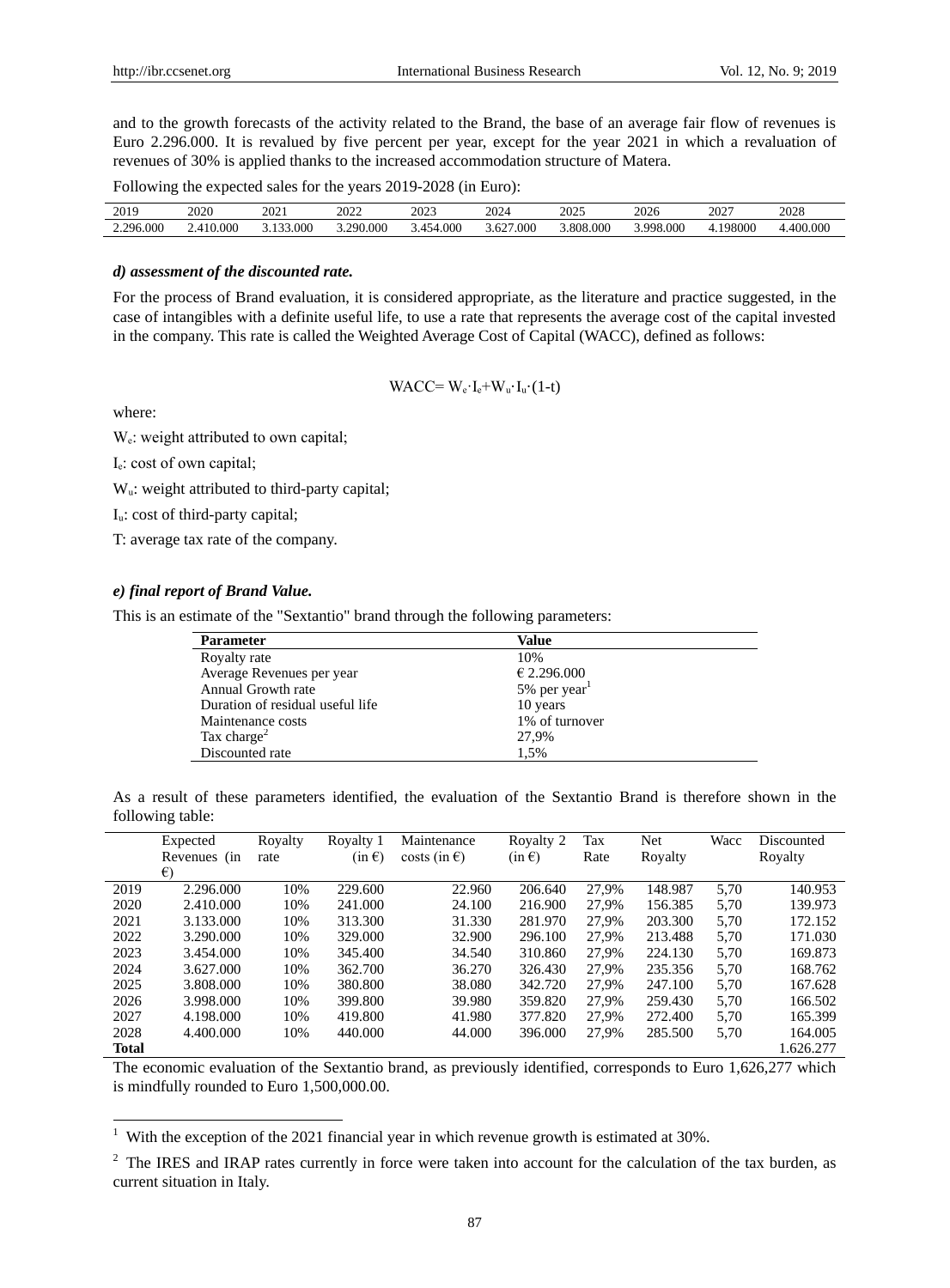## **5. Discussion**

This study is started with the process of evaluation related to the value of a brand of the Sextantio brand. The process of financial perspective of evaluation of the brand has just been carried out.

But this is not sufficient, as in this sector, throughout the last decades, various concepts of hospitality tourism have appeared against the traditional concept of tourism and hotellerie.

Starting from the RBV theory (resource based theory) which concentrates the development of a company and underlines the need to focus on resources in order to obtain the continuity of the company (Penrose, 1959; Wernerfelt, 1984; Barney, 1991) , the development is moved towards the creation of competitive advantage (Porter, 1980), using resources and implementing strategies that cannot be replicated by competitors. The AD develops a unique and inimitable formula, as well as sustainably, socially, and ethically responsible. The competitive advantage that develops with the AD therefore becomes absolute, of a defensible type (Barney, 1991) thanks to resources:

- with value for the market;
- rare, unique or present only with reference the territorial context;
- impossibility of imitability by competitors;
- not replaceable by other resources.

The competitive advantage of an AD will be more developed by the presence and ability to feed the development, as well as by the existence of local capacities, history, knowledge handed down, wealth no longer realizable or reproducible and goods to be recovered and enhanced, from new trades. Based on these elements, an AD can become in operational terms a stock of tangible and intangible resources that characterize a territory and capable of creating a defensible competitive advantage (Lev, 2001). The challenge in this sense is therefore to work towards the implementation of management policies based on the development of exclusivity, as a threat that ADs can boast compared to traditional hotels in rural areas or urban areas.

On the basis of these premises, the results coming from the case of Sextantio.

Its on these lines, that the initial study was inspired by what was observed in Droli's study, which has identified some typical indicators in his research focalised in other territory, but in refer to AD, at 24 different municipalities. In Sextantio case, there are two municipalities: Santo Stefano di Sessanio in Abruzzo Region and Matera in Basilicata Region.

In this study there are different factors identified as:

- 1. tourist attractiveness elements of the AD;
- 2. internal elements of the AD;
- 3. external factors of the AD.

Following, the first elaboration referring to each of these elements, specifically with characteristic, description and KPI (key performance indicators).

| <b>Characteristics</b>                                 | <b>Description</b>                                                               | <b>KPI</b>                                                                                                                                                                                            |
|--------------------------------------------------------|----------------------------------------------------------------------------------|-------------------------------------------------------------------------------------------------------------------------------------------------------------------------------------------------------|
| <b>Social tranquility</b>                              | Low number of crimes against people<br>and against things                        | • No. of crimes against people<br>(malicious injuries, violence, attacks<br>$etc.$ )<br>Muggings<br><b>Thefts</b>                                                                                     |
| <b>Social relationships</b>                            | Low population density, passing of<br>knowledge                                  | Inhabitants / $km2$<br>$\bullet$                                                                                                                                                                      |
| artisanal<br>Agricultural,<br>and<br>productive system | Presence of agricultural enterprises,<br>artisans, "ancient" or traditional jobs | No. of agricultural enterprises<br>No. of artisans<br>• No. of traditional jobs                                                                                                                       |
| <b>Animal life</b>                                     | Presence of farm animals, at home,<br>protected species                          | • No. of protected animal species<br>• No. of breeding for repopulation of<br>the fauna<br>• No. of accommodation facilities on<br>education and knowledge of animals<br>• Presence of national parks |

Table 1. Tourist attractiveness elements of the AD Sextantio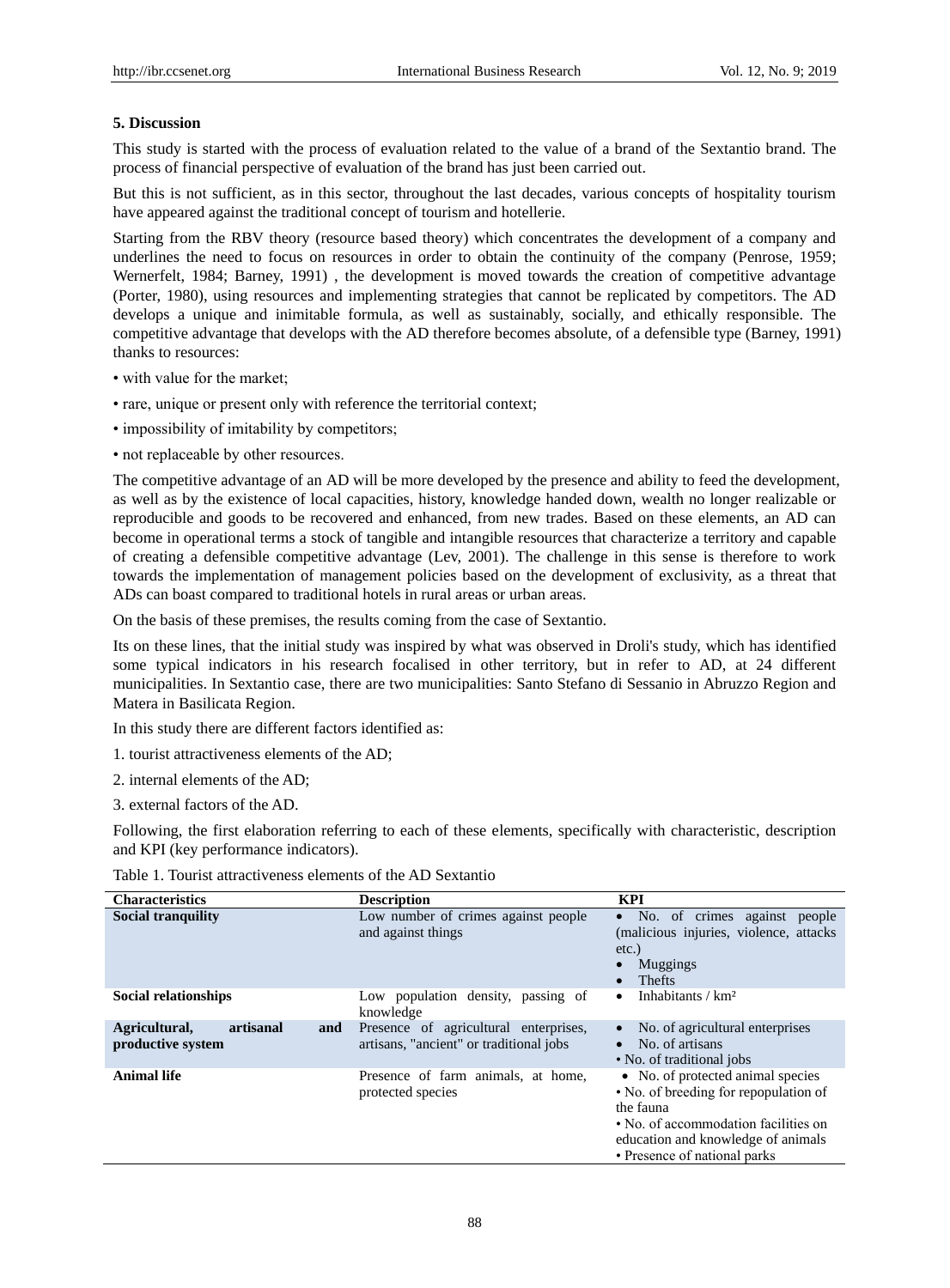| <b>Characteristics</b>        | <b>Description</b><br>(presence)                                                  | <b>KPI</b>                                                                                                                                                                                                                                                                                                                                                                             |
|-------------------------------|-----------------------------------------------------------------------------------|----------------------------------------------------------------------------------------------------------------------------------------------------------------------------------------------------------------------------------------------------------------------------------------------------------------------------------------------------------------------------------------|
|                               | of)                                                                               |                                                                                                                                                                                                                                                                                                                                                                                        |
| <b>Available resources</b>    | Historical,<br>naturalistic,<br>environmental<br>and<br>cultural resources        | • No. of historical resources (monuments, buildings,<br>churches, etc.)<br>• No. of natural resources (types of natural wealth)<br>present)<br>• No. of type and variety of natural capital present in<br>the territory (quality of the air, presence of water with<br>high purifying components, presence of land<br>particularly rich in minerals, etc.)<br>• No. of cultural events |
| <b>Accessibility</b>          | Connections to the main<br>cities                                                 | No. of connections with buses, trains, other types<br>$\bullet$<br>of connection services<br>• No. of medical-hospital facilities to ensure the first<br>intervention in case of need                                                                                                                                                                                                  |
| <b>Basic health services</b>  | Health facilities and / or<br>referral medical services<br>for emergency response | • No. of medical-hospital facilities to ensure the first<br>intervention in case of need                                                                                                                                                                                                                                                                                               |
| <b>Public institutions</b>    | Public service to citizens                                                        | • Type of public services provided by the State                                                                                                                                                                                                                                                                                                                                        |
| <b>Restaurant</b>             | Restaurants and food<br>services                                                  | No. of restaurants, trattorias, taverns, pizzerias,<br>wine bars, bars, pubs,                                                                                                                                                                                                                                                                                                          |
| <b>Typical local products</b> | Products strictly referred<br>to the territory recipes                            | • No. of typical products<br>• No. of DOP wines<br>• No. of recipes and culinary traditions                                                                                                                                                                                                                                                                                            |

## Table 2. Internal Elements of the AD Sextantio

Table 3. External Elements of the AD Sextantio

| <b>Characteristics</b>                             | <b>Description</b>                                                                                                                                     | <b>KPI</b>                                                                                                                                                                                                                                                                    |
|----------------------------------------------------|--------------------------------------------------------------------------------------------------------------------------------------------------------|-------------------------------------------------------------------------------------------------------------------------------------------------------------------------------------------------------------------------------------------------------------------------------|
| <b>Human resources</b>                             | Presence of experienced<br>employee<br>in<br>the<br>development<br>and<br>expansion of the CEO                                                         | No. of employees in the AD<br>$\bullet$<br>No. of other workers that are outside the AD,<br>$\bullet$<br>but functional to the AD's activity                                                                                                                                  |
| <b>Training</b>                                    | Possibility<br>train<br>to<br>employee<br>outside<br>the<br><b>CEO</b>                                                                                 | No. of possibilities to adopt public resources to<br>$\bullet$<br>improve the reception of local people<br>No. of schools that have seen the best advantage<br>of the tourist destination<br>No. of internships operated with Italian and<br>foreign schools and universities |
| <b>Further widespread and development</b><br>of AD | Possibility to recover<br>other areas and $\prime$ or to<br>the<br>expand<br>accommodation capacity<br>of the place with other<br>neighboring villages | No. of rooms (variations from year to year if<br>there are)<br>No. of agreements with the families of the<br>village to expand the AD company<br>• No. of recoveries made over the years                                                                                      |
| <b>Reputation</b>                                  | Possibility of expressing<br>judgment towards the<br>AD                                                                                                | No. of total face-to-face comments<br>$\bullet$<br>No. of total reviews online.<br>No. of other comments (suggestions, guest tips,<br>٠<br>$etc.$ )<br>No. of negative comments on the CEO<br>$\bullet$<br>eWom support                                                       |
| <b>Networking</b>                                  | Real possibility to create<br>networking with other<br>competitors<br>with<br><b>or</b><br>other sectors                                               | No. of agreements in place with other<br>competitors<br>No. of working agreements with others (visits to<br>educational farms, guided tours with guides, )<br>No. of possible agreements with others                                                                          |

The elements of brand value showed in the above tables through a first classification studied on the Sextantio case, consists of a new way to consider the unique concept of economic value of brand related to an AD.

It is a broader definition compared to the traditional methods, however it is difficult to predict the beset way to identify a prudent method in evaluating this intangible asset, in the new formula of entrepreneurship, as AD.

#### **6. Conclusions**

The results of the paper are the definitions of the specific elements of the AD concept, and consequently, AD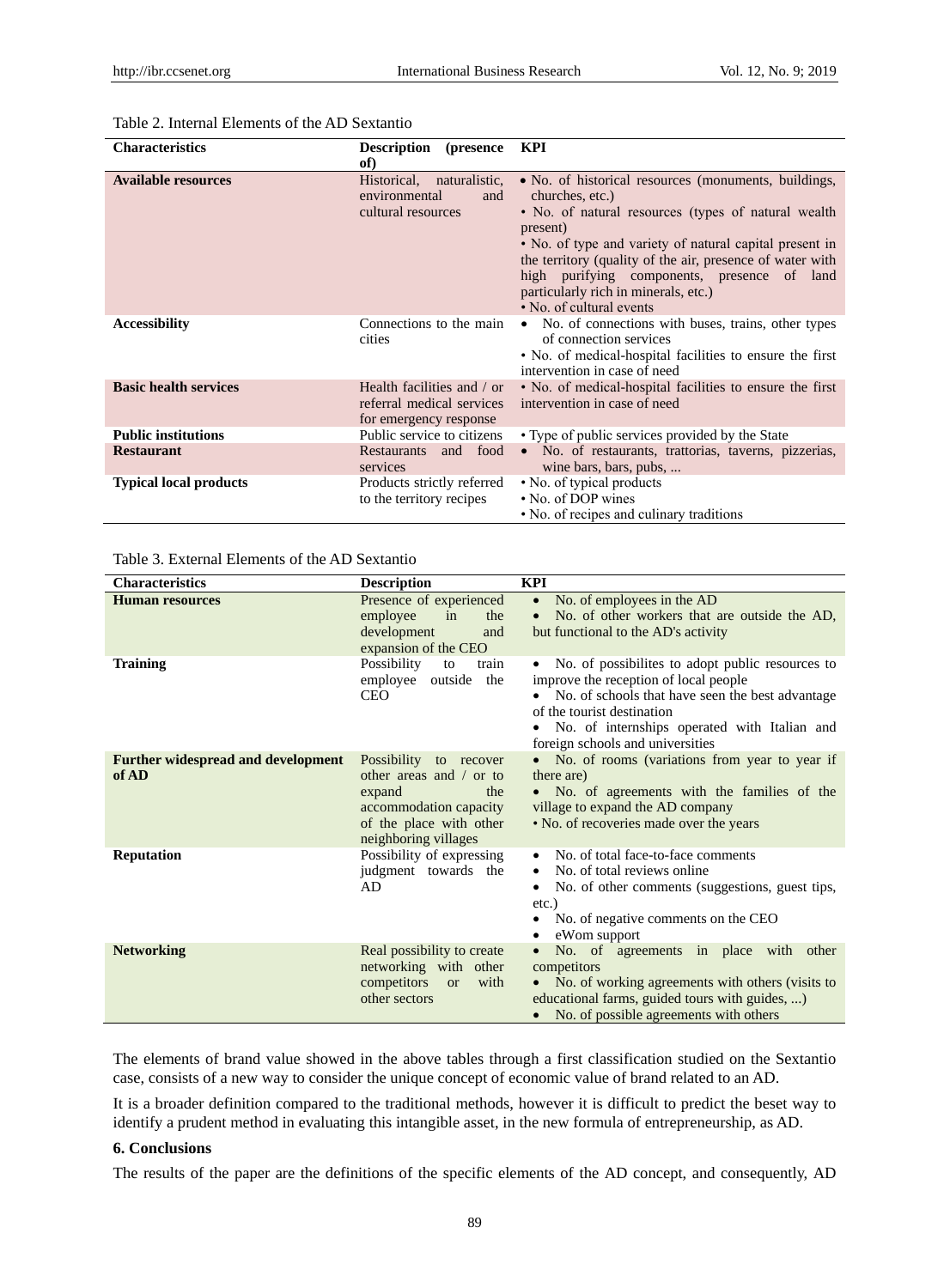brand that differs from the traditional hotel brand; this study aims first to create awareness and to contribute to identifying the impact of these elements on traditional economic valuation models and how they can be incorporated. Because of the complexity of the topic, the hypothesis has been to build a model of synthesis, consisting of two parts: the first for the economic brand evaluation for Sextantio in the traditional formulas, and the second part to a first classifying of elements in the new perspective of wide brand in AD.

The originality of the work is in the definitions of the basic assumptions with which to build an economic evaluation model of the "special brand" referred to an AD, beyond the traditional elements.

## *6.1 Limitation of the Study*

The main limit of the research is that this study is still at an early stage of the building of the framework.

This study, as indeed every exploratory study, presents numerous limitations given by the uniqueness of the case study which, if on the one hand is helpful through its contribution to similar cases, on the other it presents the limits of a possible failure of generalization, despite being, at least in this first phase of research, maintained in a very generic phase and referable also to other cases of AD, in this second part.

The limits are also contained in the quantitative part, since being the first process started in the determination of the financial value of the brand, it is understood that it must undergo successive revisions and modifications.

#### *6.2 Future Research*

This study is a starting point in the identification of tangible and intangible elements linked to this new hotel formula of AD, referred to Sextantio, which will have to be further developed and "customized" with reference to this case and "aggregate" the elements of the hotel in Santo Stefano di Sessanio and those of Matera, referred to a unique brand: Sextantio.

It is for this reason that this pioneering study could give rise to new scenarios and new methods of evaluation that will be based on these new identified elements that will have to be quantified on the basis of the determinations of the KPIs that certainly must also be completed and improved.

Further research, referred to other cases of AD, may potentially provide other elements to be included in the above classification about the elements refferred to a wide concept of AD brand in order to evolve this framework.

#### **References**

Aaker, D. A. (1991). *Managing Brand Equity*. The Free Press, New York, NY.

- Alpert, M. I. (1971). Identification of determinant attributes: A comparison of models. *Journal of Marketing Research*, *8*(2), 184-191. https://doi.org/10.1177/002224377100800205
- Atkinson, A. (1988). Answering the eternal question: What does the customer want? *The Cornell Hotel and Restaurant Administration Quarterly*, *29*(2), 12-14. https://doi.org/10.1177/001088048802900209
- Avram, M., & Zarrilli, L. (2012). The Italian model of "albergo difuso": a possible way to preserve the traditional heritage and to encourage the sustainable development of the Apuseni Nature Park. *[GeoJournal](https://www.cabdirect.org/cabdirect/search/?q=do%3a%22GeoJournal+of+Tourism+and+Geosites%22)  [of Tourism and Geosites](https://www.cabdirect.org/cabdirect/search/?q=do%3a%22GeoJournal+of+Tourism+and+Geosites%22)*, *9*(1), 32-42.
- Barney, J. (1991). Firm Resources and Sustained Competitive Advantage, *Journal of Management*, *17*(1), 99-120. https://doi.org/10.1177/014920639101700108
- Blain, C., Levy, S. E., & Brent Ritchie, J. R. (2005). Destination branding insights and practices from destination management organization. *Journal of Travel Research*, *43*(May), 328-338. https://doi.org/10.1177/0047287505274646
- Brent Ritchie, J. R., & Brant Ritchie, J. B. (1998). The branding of tourist destination: past achievement and future challenges. *Proceeding of the 1998 annual Congress of International Association of Scientific Experts in Tourism Destination Marketing*; Scopes and Limitations, Marrakechi, 89-116.
- Buonincontri, P., Morvillo, A., Okumus, F., & van Niekerk, M. (2017). Managing the experience co-creation process in tourism destinations: Empirical fndings from Naples. *Tourism Management*, *62,* 264-277. https://doi.org/10.1016/j.tourman.2017.04.014
- Cadotte, E. R., & Turgeon, N. (1988). Key factors in guest satisfaction. *The Cornell Hotel and Restaurant Administration Quarterly*, *28*(4), 45-51. https://doi.org/10.1177/001088048802800415
- Callan, R. J., & Bowman, L. (2000). Selecting a hotel and determining salient quality attributes: A preliminary study of mature British travelers. *The International Journal of Tourism Research*, *2*(2), 97-118.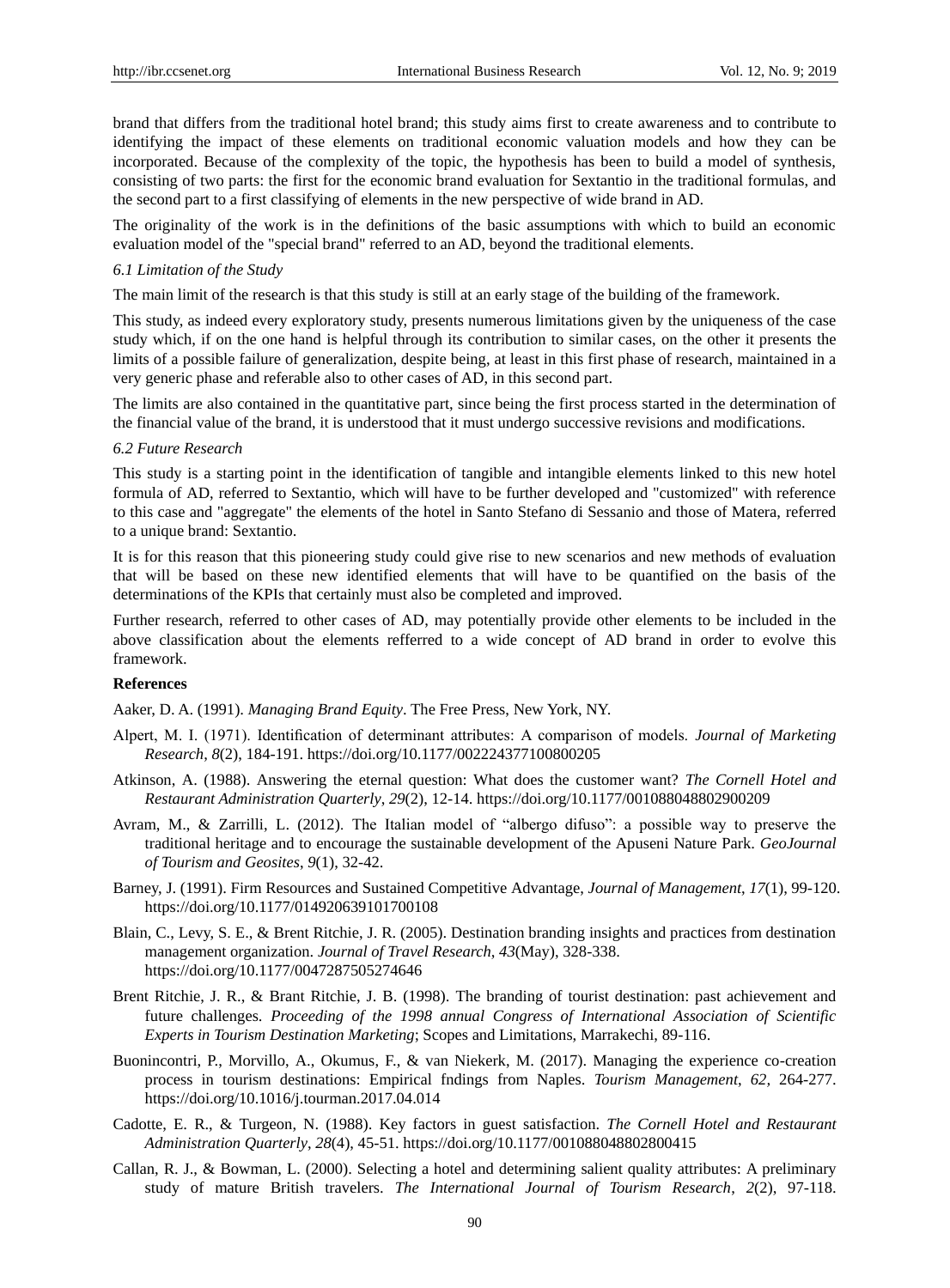https://doi.org/10.1002/(SICI)1522-1970(200003/04)2:2<97::AID-JTR190>3.0.CO;2-1

- Cater, E., & Lowman, G. (1994). *Ecotourism: A sustainable Option?*, London: Wiley.
- Chacko, H. E. (1997). Positioning a tourism destination to gain a competitive edge. *Asia Pacific Journal of Tourism Research*, *1*(2), 69-75. https://doi.org/10.1080/10941669708721976
- Chung, K. Y., Oh, S. Y., Kim, S. S., Seung, S. Y., & Han, Y. (2004). Three representative market segmentation methodologies for hotel guest room customers. *Tourism Management*, *25*(4), 429-441. https://doi.org/10.1016/S0261-5177(03)00115-8
- Confalonieri, M. (2011). A typical Italian phenomenon: The "albergo diffuso". *Tourism Management*, *32,*  685-687. https://doi.org/10.1016/j.tourman.2010.05.022
- Cooper, C., Fletcher, J., Fyall, A., Gilbert, D., & Wanhill, S. (2005). *Tourism: Principles and practice* (3th Edi). Madrid: Prentice Hall.
- Cucari, N., Wankowicz, E., & Salvatore, E. D. F. S. (2019). Rural tourism and Albergo Difuso: A case study for sustainable land-use planning, *Land Use Policy*, *82,* 105-119. https://doi.org/10.1016/j.landusepol.2018.11.050
- Dall'Ara, G. (2010). *Manuale dell'Albergo Diffuso, l'idea, la gestione, il marketing dell'ospitalità diffusa*. Franco Angeli, Milano.
- Del Gatto, S. (2015). Recupero del patrimonio culturale dei centri minori e sviluppo del territorio attraverso l'albergo diffuso: il caso Borgo Tuf, in: *XXVII Sinergie Annual Conference of Heritage. Management e Impresa: Quali Sinergie?*, 471-488.
- Di Clemente, E., Hernández Mogollón, J. M., & Campón Cerro, A. M. (2014). The Albergo Diffuso: an horizontal hospitality model for rural tourism destinations of extremadura. *Monográfico*, *9,* 159-175.
- Dolnicar, S., & Otter, T. (2003). Which hotel attributes matter? A review of previous and a framework for future research. In T. Griffin, & R. Harris(Eds.), *Proceedings of the 9th Annual Conference of the Asia Pacific Tourism Association (APTA)*, *University of Technology Sydney, 1,* 176-188.
- Droli, M. (2013). Rating Rural Hamlets for their Business Start-Up Potentials: Reality or Utopia? *Sabiedriba, Intergacija, Izglitiba*, *6,* 21-33.
- Dube, L., & Renaghan, L. M. (2000). Creating visible customer value. *The Cornell Hotel and Restaurant Administration Quarterly*, *41*(1), 62-72. https://doi.org/10.1177/001088040004100124
- Durkin, J., & Kolarić, M., (2016). Diffuse and Integrated Hotels As Innovative Form of Accommodation: Review of the Concept and Its Implementation in Croatia. *Tourism & Hospitality Industry*, *Congress Procedings*, 26-38.
- Eisenhard, K. M. (1989). Building Theories from case study research. *Academy of Management Review*, *14*(4), 532-550. https://doi.org/10.5465/amr.1989.4308385
- Esposito, D. F. S. (2012). *Genesi ed evoluzione dell'impresa*. Cedam, Padova.
- Fissi S., Gori, E., & Romolini, A. (2014). Il connubio tra impresa e territorio, il caso dell'albergo diffuso "il Borgo di Sempronio", Impresa Progetto, *Electronic Journal of Management*, *1*, 1-14.
- Giampiccoli, A., & Saayman, M. (2014). A conceptualisation of alternative forms of tourism in relation to community development. *Mediterranean Journal of Social Sciences*, *5,* 1667-1677. https://doi.org/10.5901/mjss.2014.v5n27p1667
- Giampiccoli, A., & Saayman, M. (2016). Community-based tourism: From a local to a global push, *Acta Commercii, 16*(1), a372. https://doi.org/10.4102/ac.v16i1.372
- Giovannini, R., Sansone, M., Marsigalia, B., & Colammatteo, A. (2017). Governance of private label as strategic asset: developing a brand valuation model. *Journal of Governance and Regulation*, *6*(4), 17-29. https://doi.org/10.22495/jgr\_v6\_i4\_p2
- [Gonçalves,](https://onlinelibrary.wiley.com/action/doSearch?ContribAuthorStored=Gon%C3%A7alves%2C+Helena+Martins) H. M., [Silva,](https://onlinelibrary.wiley.com/action/doSearch?ContribAuthorStored=Silva%2C+Gra%C3%A7a+Miranda) G. M., [& Martins,](https://onlinelibrary.wiley.com/action/doSearch?ContribAuthorStored=Martins%2C+Telma+Gomes) T. G. (2018). Motivations for posting online reviews in the hotel industry, *Psychology & Marketing*, *35,* 807-817. https://doi.org/10.1002/mar.21136
- Gorgo, L., & Riggi, L. (2017). Urban traces: revitalization strategies for abandoned villages, 24th ISUF International City and territory in the Globalization Age, Conference proceedings, 843-849. https://doi.org/10.4995/ISUF2017.2017.5938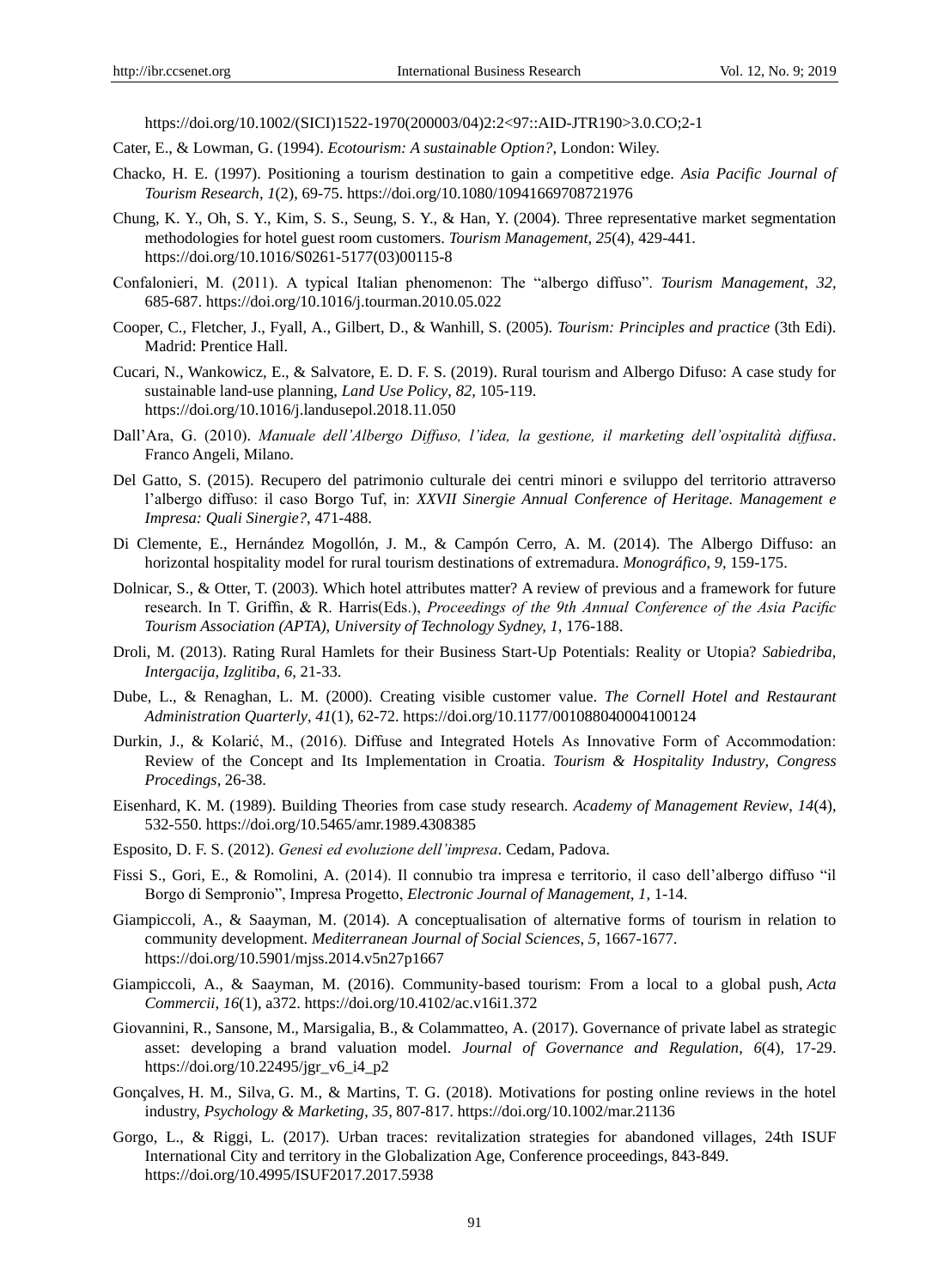Guatri, L., & Bini, M., (2011). *Nuovo trattato sulla valutazione delle aziende*. Milano, EGEA.

- Haghkhah, A., Nosratpour, M., Ebrahimpour, A., & Hamid, A. B. A. (2011). The impact of service quality on tourism industry. *Proceedings of the 2nd International Conference on Business and Economic Research (2nd ICBER 2011)*, Malaysia, 13th–16th March.
- Hankinson, G. (2004). The brand images of tourism destination: a study of the saliency of organic images. *Journal of Product and Brand Management*, *13*(1), 6-14. https://doi.org/10.1108/10610420410523803
- Henderson, J. C. (2007). Uniquely Singapore: A case study in destination branding. *Journal of Vacation Marketing*, *13*(3), 261-274. https://doi.org/10.1177/1356766707077695
- Ioppolo, G., Saija, G., & Salomone, R. (2013). From coastal management to environmental management: the sustainable eco-tourism program for the mid-western coast of Sardinia (Italy). *Land Use Policy*, *31,* 460-471. https://doi.org/10.1016/j.landusepol.2012.08.010
- Jamal, T., Camargo, B. A., & Wilson, E., (2013). Critical omissions and new directions for sustainable tourism: a situated macro-micro approach. *Sustainability*, *5,* 4594-4613. https://doi.org/10.3390/su5114594
- Jerman, M., & Jankovic, S., (2018). The importance of Intangible Assets in the Hotel Industry: The case of Croatia and Slovenia, *Scientific Annals of Economics and Business*, *65*(3), 333-346. https://doi.org/10.2478/saeb-2018-0017
- Kastenholz, E. (2004). Management of demand as a tool in sustainable tourist destination development. *Journal of Sustainable Tourism*, *12,* 388-408. https://doi.org/10.1080/09669580408667246
- Kotler, P., & Keller, K. L. (2006). *Marketing Management*, Prentice‐Hall, Upper Saddle River, NJ.
- Lanfranchi, M., Giannetto, C., & De Pascale, A. (2014). The role of nature-based tourism in generating multiplying efects for socio economic development of rural areas. *Calitatea*, *15,* 96-100.
- [Lev,](http://periodici.caspur.it/cgi-bin/sciserv.pl?collection=journals&journal=02632373&issue=v21i0002&article=201_tri&form=fulltext#BIB19-BACK#BIB19-BACK) B. (2001). *Intangibles: Management*, *Measurement and Reporting*, Washington, DC: Brookings Institution Press.
- Lewis, R. C., & Chambers, R. E. (2000). *Marketing leadership in hospitality: Foundations and practices*. New York: John Wiley & Sons.
- Liçaj, B. (2014). Albergo Diffuso: developing tourism through innovation and tradition: the case of Albania. *[Online International Interdisciplinary Research Journal](https://www.cabdirect.org/cabdirect/search/?q=do%3a%22Online+International+Interdisciplinary+Research+Journal%22)*, *4*(3), 84-91.
- Lin, C. F. (2012). Exploring the Hotel Service Personnel's Cognitive Implications toward Service Attributes and Ethics. *Human Factors and Ergonomics in Manufacturing & Service Industries*, *24*(1) 14-28. https://doi.org/10.1002/hfm.20349
- Lockyer, T. (2005). The perceived importance of price as one hotel selection dimension. *Tourism Management*, *26*(4), 529-537. https://doi.org/10.1016/j.tourman.2004.03.009
- Moscardo, G., & Murphy, L. (2014). There is no such thing as sustainable tourism: Re-con- ceptualizing tourism as a tool for sustainability. *Sustainability*, *6,* 2538-2561. https://doi.org/10.3390/su6052538
- Nickerson, N. P., & Moisey, R. N. (1999). Branding a state from features to positioning. making it simple? *Journal of Vacation Marketing*, *5*(3), 217-226. https://doi.org/10.1177/135676679900500302
- Paniccia, P., & Leoni, L. (2017). Co-evolution in tourism: the case of Albergo Difuso. *Current Issues in Tourism*, *0,* 1-28.
- Paniccia, P., Pechlaner, H., & Valeri, M. (2007). Da borgo ad albergo. Il caso Sextantio [From villages to hotel. The case of Sextantio]. *La Rivista del Turismo*, *4,*16-24.
- Paniccia, P., Pechlaner, H., & Valeri, M. (2010). *The importance of the time of experience in the innovation of tourism business. The Sextantio Albergo Diffuso.* In K. Weiermair, F. Go, P. Keller, & H. Pechlaner (Eds.), Entrepreneurship and innovation in tourism (pp. 97–116). Berlin: Erich Schmidt Verlag.
- Penrose, E.T. (1959). *The Theory of the Growth of the Firm*, Oxford: Oxford University Press.
- Peterson, R. A. (2005). In search of authenticity. *International Journal of Management Studies Research, 42,*  1083-1098. https://doi.org/10.1111/j.1467-6486.2005.00533.x
- Poon, W. C., & Low, K. L. T. (2005). Are travelers satisfied with Malaysian hotels? *International Journal of Contemporary Hospitality Management*, *17*(2/3), 217-227. https://doi.org/10.1108/09596110510591909
- Porter, M. E. (1980). *Competitive Strategies*. New York: Free Press.